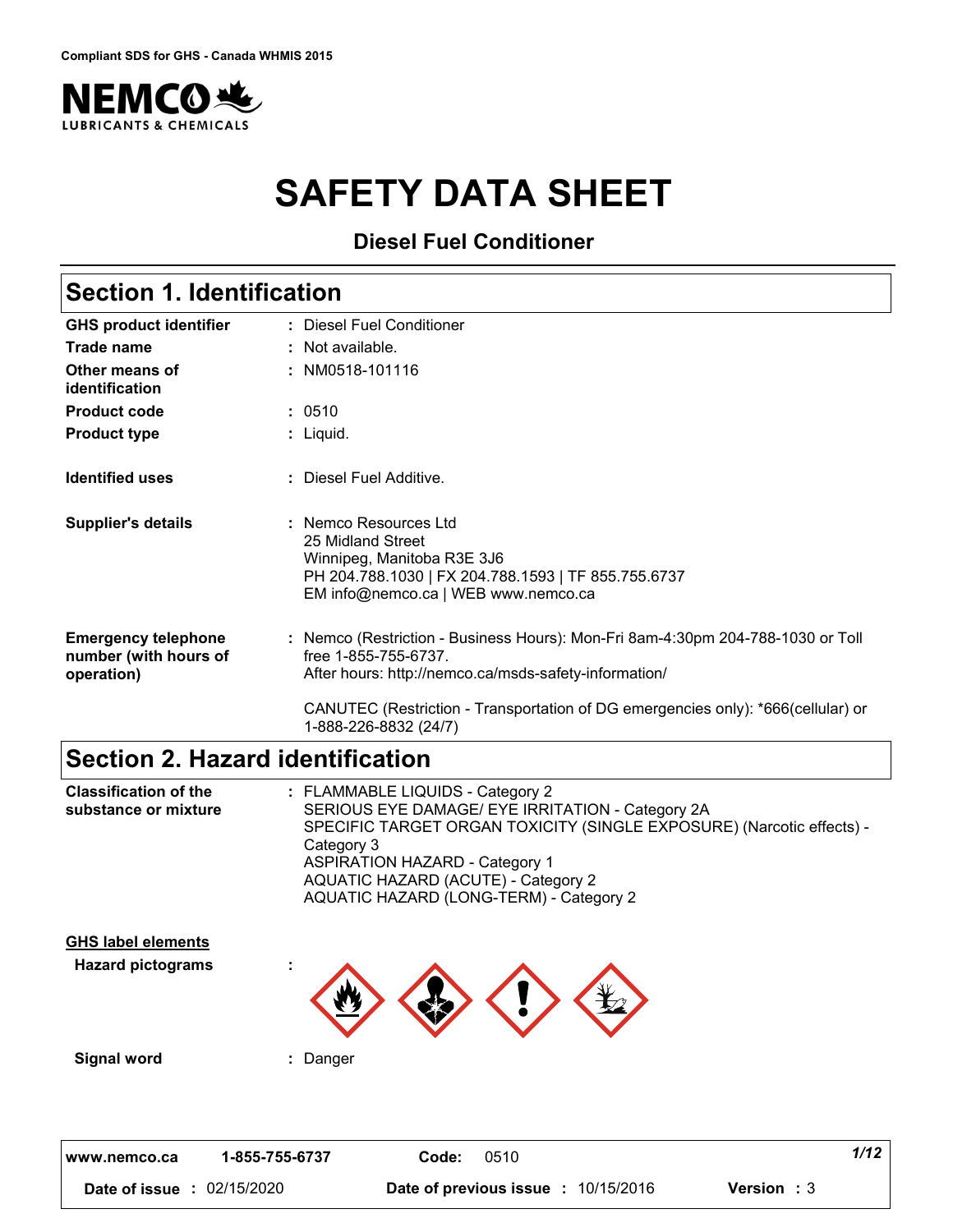**NEMCO头** 

**Diesel Fuel Conditioner**

## **Section 2. Hazard identification**

| <b>Hazard statements</b>        | : H225 - Highly flammable liquid and vapor.<br>H319 - Causes serious eye irritation.<br>H304 - May be fatal if swallowed and enters airways.<br>H336 - May cause drowsiness or dizziness.<br>H411 - Toxic to aquatic life with long lasting effects.                                                                                                                                                                                                                                                                                                                                                                                                           |
|---------------------------------|----------------------------------------------------------------------------------------------------------------------------------------------------------------------------------------------------------------------------------------------------------------------------------------------------------------------------------------------------------------------------------------------------------------------------------------------------------------------------------------------------------------------------------------------------------------------------------------------------------------------------------------------------------------|
| <b>Precautionary statements</b> |                                                                                                                                                                                                                                                                                                                                                                                                                                                                                                                                                                                                                                                                |
| <b>Prevention</b>               | : P280 - Wear protective gloves. Wear protective clothing. Wear eye or face<br>protection.<br>P210 - Keep away from heat, hot surfaces, sparks, open flames and other ignition<br>sources. No smoking.<br>P271 - Use only outdoors or in a well-ventilated area.<br>P273 - Avoid release to the environment.<br>P261 - Avoid breathing vapor.<br>P264 - Wash hands thoroughly after handling.                                                                                                                                                                                                                                                                  |
| <b>Response</b>                 | : P391 - Collect spillage.<br>P304 + P340 + P312 - IF INHALED: Remove person to fresh air and keep<br>comfortable for breathing. Call a POISON CENTER or physician if you feel unwell.<br>P301 + P310 + P331 - IF SWALLOWED: Immediately call a POISON CENTER or<br>physician. Do NOT induce vomiting.<br>P303 + P361 + P353 - IF ON SKIN (or hair): Take off immediately all contaminated<br>clothing. Rinse skin with water.<br>P305 + P351 + P338 - IF IN EYES: Rinse cautiously with water for several minutes.<br>Remove contact lenses, if present and easy to do. Continue rinsing.<br>P337 + P313 - If eye irritation persists: Get medical attention. |
| <b>Storage</b>                  | : P405 - Store locked up.                                                                                                                                                                                                                                                                                                                                                                                                                                                                                                                                                                                                                                      |
| <b>Disposal</b>                 | P501 - Dispose of contents and container in accordance with all local, regional,<br>national and international regulations.                                                                                                                                                                                                                                                                                                                                                                                                                                                                                                                                    |

## **Section 3. Composition/information on ingredients**

| Substance/mixture                | : Mixture       |
|----------------------------------|-----------------|
| Other means of<br>identification | : NM0518-101116 |

| Ingredient name                             | $%$ (w/w) | ∣CAS number |
|---------------------------------------------|-----------|-------------|
| Distillates (petroleum), hydrotreated light | $30 - 60$ | 64742-47-8  |
| Isopropyl Alcohol                           | $30 - 60$ | 67-63-0     |
| 2-Ethylhexyl nitrate                        | $5 - 10$  | 27247-96-7  |
| Naphtha (petroleum), hydrotreated heavy     | $1 - 5$   | 64742-48-9  |
| l 2-Ethvlhexan-1-ol                         | $1 - 5$   | 104-76-7    |

**The exact percentage (concentration) in the composition has been withheld as a trade secret in accordance with the amended HPR as of April 2018.**

**There are no additional ingredients present which, within the current knowledge of the supplier and in the concentrations applicable, are classified as hazardous to health or the environment and hence require reporting in this section.**

**Occupational exposure limits, if available, are listed in Section 8.**

| 2/42<br>1-855-755-6737<br>0510<br>Code:<br>www.nemco.ca |
|---------------------------------------------------------|
|---------------------------------------------------------|

**Date of issue :** 02/15/2020 **Date of previous issue :** 10/15/2016 **Version :** 3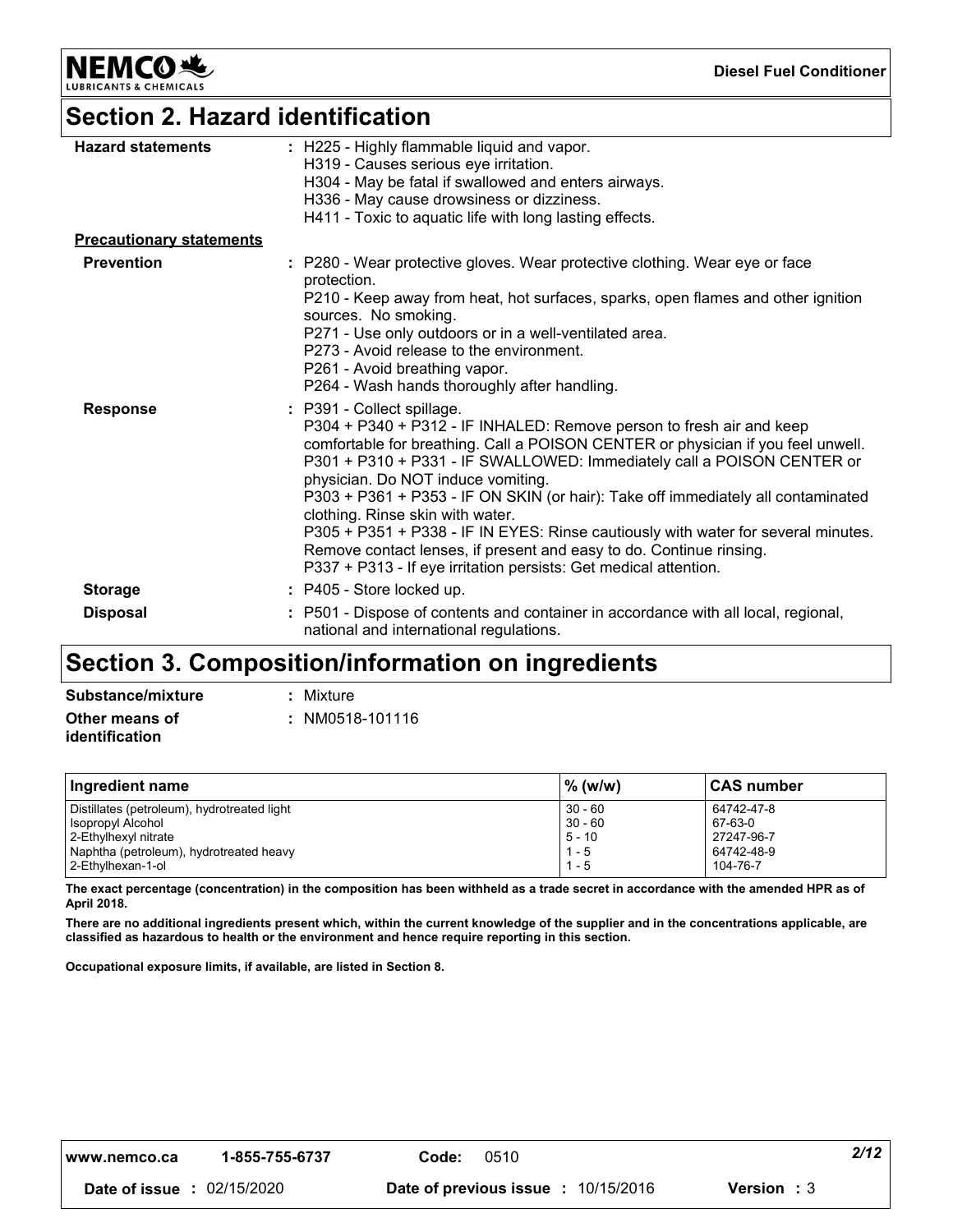**NEMCO头** LUBRICANTS & CHEMICALS

**Diesel Fuel Conditioner**

## **Section 4. First-aid measures**

### **Description of necessary first aid measures**

| Eye contact         | : Immediately flush eyes with plenty of water, occasionally lifting the upper and lower<br>eyelids. Check for and remove any contact lenses. Continue to rinse for at least 20<br>minutes. Get medical attention.                                                                                                                                                                                                                                                                                                                                                                                                                                                                                                                                                                                                                              |
|---------------------|------------------------------------------------------------------------------------------------------------------------------------------------------------------------------------------------------------------------------------------------------------------------------------------------------------------------------------------------------------------------------------------------------------------------------------------------------------------------------------------------------------------------------------------------------------------------------------------------------------------------------------------------------------------------------------------------------------------------------------------------------------------------------------------------------------------------------------------------|
| <b>Inhalation</b>   | : Remove victim to fresh air and keep at rest in a position comfortable for breathing.<br>If it is suspected that fumes are still present, the rescuer should wear an appropriate<br>mask or self-contained breathing apparatus. If not breathing, if breathing is irregular<br>or if respiratory arrest occurs, provide artificial respiration or oxygen by trained<br>personnel. It may be dangerous to the person providing aid to give mouth-to-mouth<br>resuscitation. Get medical attention. If necessary, call a poison center or physician.<br>If unconscious, place in recovery position and get medical attention immediately.<br>Maintain an open airway. In case of inhalation of decomposition products in a fire,<br>symptoms may be delayed. The exposed person may need to be kept under<br>medical surveillance for 48 hours. |
| <b>Skin contact</b> | : Flush contaminated skin with plenty of water. Get medical attention if symptoms<br>occur. Wash clothing before reuse. Clean shoes thoroughly before reuse.                                                                                                                                                                                                                                                                                                                                                                                                                                                                                                                                                                                                                                                                                   |
| Ingestion           | : Wash out mouth with water. Remove victim to fresh air and keep at rest in a<br>position comfortable for breathing. If material has been swallowed and the exposed<br>person is conscious, give small quantities of water to drink. Stop if the exposed<br>person feels sick as vomiting may be dangerous. Do not induce vomiting unless<br>directed to do so by medical personnel. If vomiting occurs, the head should be kept<br>low so that vomit does not enter the lungs. Get medical attention. If necessary, call<br>a poison center or physician. Never give anything by mouth to an unconscious<br>person. If unconscious, place in recovery position and get medical attention<br>immediately. Maintain an open airway.                                                                                                             |

### **Most important symptoms/effects, acute and delayed**

| <b>Potential acute health effects</b> |                                                                                                                                               |
|---------------------------------------|-----------------------------------------------------------------------------------------------------------------------------------------------|
| Eye contact                           | : Causes serious eye irritation.                                                                                                              |
| <b>Inhalation</b>                     | : Can cause central nervous system (CNS) depression. May cause drowsiness or<br>dizziness.                                                    |
| <b>Skin contact</b>                   | : No known significant effects or critical hazards.                                                                                           |
| Ingestion                             | : Can cause central nervous system (CNS) depression. May be fatal if swallowed<br>and enters airways.                                         |
| Over-exposure signs/symptoms          |                                                                                                                                               |
| Eye contact                           | : Adverse symptoms may include the following:<br>pain or irritation<br>watering<br>redness                                                    |
| <b>Inhalation</b>                     | : Adverse symptoms may include the following:<br>nausea or vomiting<br>headache<br>drowsiness/fatique<br>dizziness/vertigo<br>unconsciousness |
| <b>Skin contact</b>                   | : No known significant effects or critical hazards.                                                                                           |
| Ingestion                             | : Adverse symptoms may include the following:<br>nausea or vomiting                                                                           |

### **Indication of immediate medical attention and special treatment needed, if necessary**

| l www.nemco.ca  | 1-855-755-6737 | 0510<br>Code:                            | 3/12               |
|-----------------|----------------|------------------------------------------|--------------------|
| Date of issue : | 02/15/2020     | 10/15/2016<br>Date of previous issue : . | <b>Version</b> : 3 |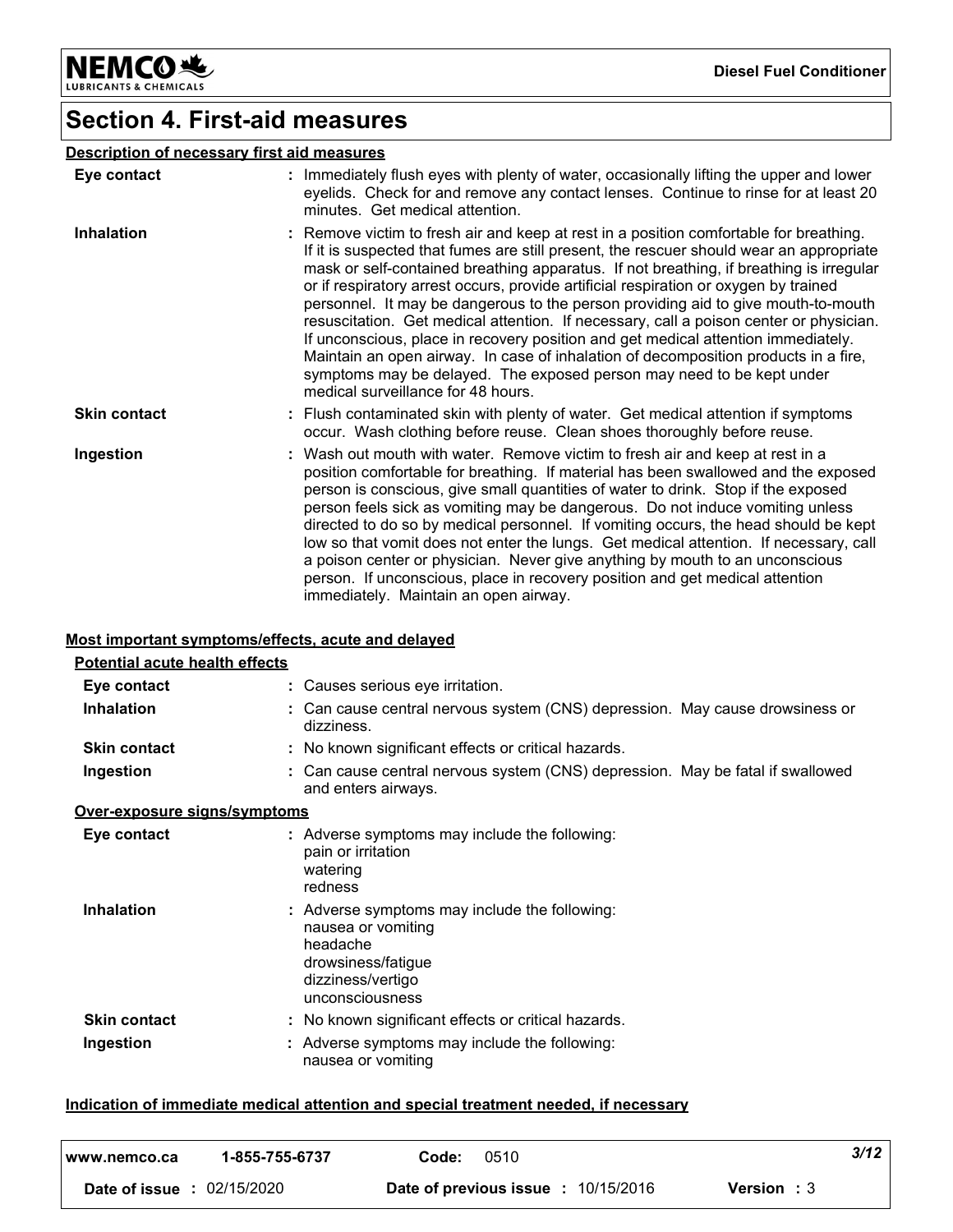# **Section 4. First-aid measures**

| Notes to physician                | : In case of inhalation of decomposition products in a fire, symptoms may be delayed.<br>The exposed person may need to be kept under medical surveillance for 48 hours.                                                                                                                                                |
|-----------------------------------|-------------------------------------------------------------------------------------------------------------------------------------------------------------------------------------------------------------------------------------------------------------------------------------------------------------------------|
| <b>Specific treatments</b>        | : No specific treatment.                                                                                                                                                                                                                                                                                                |
| <b>Protection of first-aiders</b> | : No action shall be taken involving any personal risk or without suitable training. If it<br>is suspected that fumes are still present, the rescuer should wear an appropriate<br>mask or self-contained breathing apparatus. It may be dangerous to the person<br>providing aid to give mouth-to-mouth resuscitation. |

**See toxicological information (Section 11)**

**NEMCO头** 

LUBRIC

CHEMICALS

| <b>Section 5. Fire-fighting measures</b> |  |
|------------------------------------------|--|
|------------------------------------------|--|

| <b>Extinguishing media</b>                               |                                                                                                                                                                                                                                                                                                                               |
|----------------------------------------------------------|-------------------------------------------------------------------------------------------------------------------------------------------------------------------------------------------------------------------------------------------------------------------------------------------------------------------------------|
| Suitable extinguishing<br>media                          | : Use dry chemical, $CO2$ , water spray (fog) or foam.                                                                                                                                                                                                                                                                        |
| Unsuitable extinguishing<br>media                        | : Do not use water jet or water-based fire extinguishers.                                                                                                                                                                                                                                                                     |
| <b>Specific hazards arising</b><br>from the chemical     | : Highly flammable liquid and vapor. This material is harmful to aquatic life with long<br>lasting effects. Fire water contaminated with this material must be contained and<br>prevented from being discharged to any waterway, sewer or drain.                                                                              |
| <b>Hazardous thermal</b><br>decomposition products       | : Decomposition products may include the following materials:<br>carbon dioxide<br>carbon monoxide<br>nitrogen oxides                                                                                                                                                                                                         |
| <b>Special protective actions</b><br>for fire-fighters   | : Promptly isolate the scene by removing all persons from the vicinity of the incident if<br>there is a fire. No action shall be taken involving any personal risk or without<br>suitable training. Move containers from fire area if this can be done without risk.<br>Use water spray to keep fire-exposed containers cool. |
| <b>Special protective</b><br>equipment for fire-fighters | : Fire-fighters should wear appropriate protective equipment and self-contained<br>breathing apparatus (SCBA) with a full face-piece operated in positive pressure<br>mode.                                                                                                                                                   |

# **Section 6. Accidental release measures**

#### **Personal precautions, protective equipment and emergency procedures**

| For non-emergency<br>personnel    |       | : No action shall be taken involving any personal risk or without suitable training.<br>Evacuate surrounding areas. Keep unnecessary and unprotected personnel from<br>entering. Do not touch or walk through spilled material. Shut off all ignition sources.<br>No flares, smoking or flames in hazard area. Avoid breathing vapor or mist. Provide<br>adequate ventilation. Wear appropriate respirator when ventilation is inadequate.<br>Put on appropriate personal protective equipment. |                    |      |
|-----------------------------------|-------|-------------------------------------------------------------------------------------------------------------------------------------------------------------------------------------------------------------------------------------------------------------------------------------------------------------------------------------------------------------------------------------------------------------------------------------------------------------------------------------------------|--------------------|------|
| For emergency responders          |       | If specialized clothing is required to deal with the spillage, take note of any<br>information in Section 8 on suitable and unsuitable materials. See also the<br>information in "For non-emergency personnel".                                                                                                                                                                                                                                                                                 |                    |      |
| <b>Environmental precautions</b>  |       | : Avoid dispersal of spilled material and runoff and contact with soil, waterways,<br>drains and sewers. Inform the relevant authorities if the product has caused<br>environmental pollution (sewers, waterways, soil or air). Water polluting material.<br>May be harmful to the environment if released in large quantities. Collect spillage.                                                                                                                                               |                    |      |
| 1-855-755-6737<br>www.nemco.ca    | Code: | 0510                                                                                                                                                                                                                                                                                                                                                                                                                                                                                            |                    | 4/12 |
| <b>Date of issue : 02/15/2020</b> |       | Date of previous issue : 10/15/2016                                                                                                                                                                                                                                                                                                                                                                                                                                                             | <b>Version</b> : 3 |      |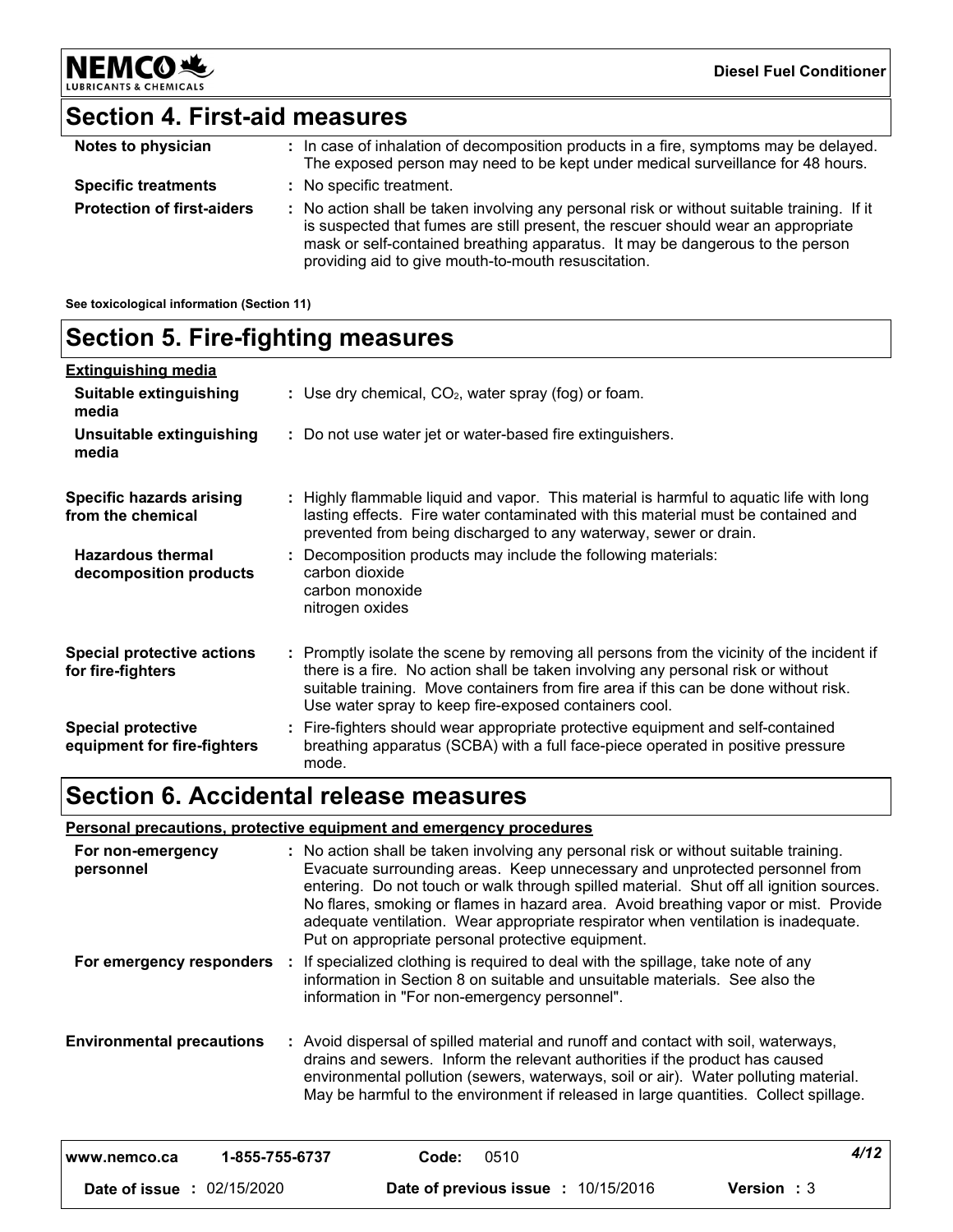

### **Section 6. Accidental release measures**

### **Methods and materials for containment and cleaning up**

**Spill** Stop leak if without risk. Move containers from spill area. Use spark-proof tools and **:** explosion-proof equipment. Approach release from upwind. Prevent entry into sewers, water courses, basements or confined areas. Wash spillages into an effluent treatment plant or proceed as follows. Contain and collect spillage with noncombustible, absorbent material e.g. sand, earth, vermiculite or diatomaceous earth and place in container for disposal according to local regulations (see Section 13). Dispose of via a licensed waste disposal contractor. Contaminated absorbent material may pose the same hazard as the spilled product. Note: see Section 1 for emergency contact information and Section 13 for waste disposal.

## **Section 7. Handling and storage**

### **Precautions for safe handling**

| <b>Protective measures</b>                                         | : Put on appropriate personal protective equipment (see Section 8). Do not swallow.<br>Avoid contact with eyes, skin and clothing. Avoid breathing vapor or mist. Avoid<br>release to the environment. Use only with adequate ventilation. Wear appropriate<br>respirator when ventilation is inadequate. Do not enter storage areas and confined<br>spaces unless adequately ventilated. Keep in the original container or an approved<br>alternative made from a compatible material, kept tightly closed when not in use.<br>Store and use away from heat, sparks, open flame or any other ignition source. Use<br>explosion-proof electrical (ventilating, lighting and material handling) equipment.<br>Use only non-sparking tools. Take precautionary measures against electrostatic<br>discharges. Empty containers retain product residue and can be hazardous. Do not<br>reuse container. |
|--------------------------------------------------------------------|-----------------------------------------------------------------------------------------------------------------------------------------------------------------------------------------------------------------------------------------------------------------------------------------------------------------------------------------------------------------------------------------------------------------------------------------------------------------------------------------------------------------------------------------------------------------------------------------------------------------------------------------------------------------------------------------------------------------------------------------------------------------------------------------------------------------------------------------------------------------------------------------------------|
| <b>Advice on general</b><br>occupational hygiene                   | : Eating, drinking and smoking should be prohibited in areas where this material is<br>handled, stored and processed. Workers should wash hands and face before eating,<br>drinking and smoking. See also Section 8 for additional information on hygiene<br>measures.                                                                                                                                                                                                                                                                                                                                                                                                                                                                                                                                                                                                                              |
| Conditions for safe storage,<br>including any<br>incompatibilities | : Store in accordance with local regulations. Store in a segregated and approved<br>area. Store in original container protected from direct sunlight in a dry, cool and well-<br>ventilated area, away from incompatible materials (see Section 10) and food and<br>drink. Store locked up. Eliminate all ignition sources. Separate from oxidizing<br>materials. Keep container tightly closed and sealed until ready for use. Containers<br>that have been opened must be carefully resealed and kept upright to prevent<br>leakage. Do not store in unlabeled containers. Use appropriate containment to<br>avoid environmental contamination. See Section 10 for incompatible materials<br>before handling or use.                                                                                                                                                                              |

## **Section 8. Exposure controls/personal protection**

### **Control parameters**

### **Occupational exposure limits**

| Ingredient name                                                         | <b>Exposure limits</b>                                                                                                                                                                                                                                                                                                                                                                                                                                                                                                                                                                               |                    |
|-------------------------------------------------------------------------|------------------------------------------------------------------------------------------------------------------------------------------------------------------------------------------------------------------------------------------------------------------------------------------------------------------------------------------------------------------------------------------------------------------------------------------------------------------------------------------------------------------------------------------------------------------------------------------------------|--------------------|
| Distillates (petroleum), hydrotreated light<br><b>Isopropyl Alcohol</b> | CA British Columbia Provincial (Canada, 7/2018). Absorbed<br>through skin.<br>TWA: 200 mg/m <sup>3</sup> , (as total hydrocarbon vapor) 8 hours.<br>CA Alberta Provincial (Canada, 6/2018). Absorbed through skin.<br>8 hrs OEL: 200 mg/m <sup>3</sup> , (as total hydrocarbon vapor) 8 hours.<br>CA Ontario Provincial (Canada, 1/2018). Absorbed through skin.<br>TWA: 200 mg/m <sup>3</sup> , (as total hydrocarbon vapor) 8 hours.<br>CA Alberta Provincial (Canada, 6/2018).<br>15 min OEL: 984 mg/m <sup>3</sup> 15 minutes.<br>8 hrs OEL: 200 ppm 8 hours.<br>15 min OEL: 400 ppm 15 minutes. |                    |
| 1-855-755-6737<br>www.nemco.ca                                          | 0510<br>Code:                                                                                                                                                                                                                                                                                                                                                                                                                                                                                                                                                                                        | 5/12               |
| <b>Date of issue : 02/15/2020</b>                                       | Date of previous issue : 10/15/2016                                                                                                                                                                                                                                                                                                                                                                                                                                                                                                                                                                  | <b>Version</b> : 3 |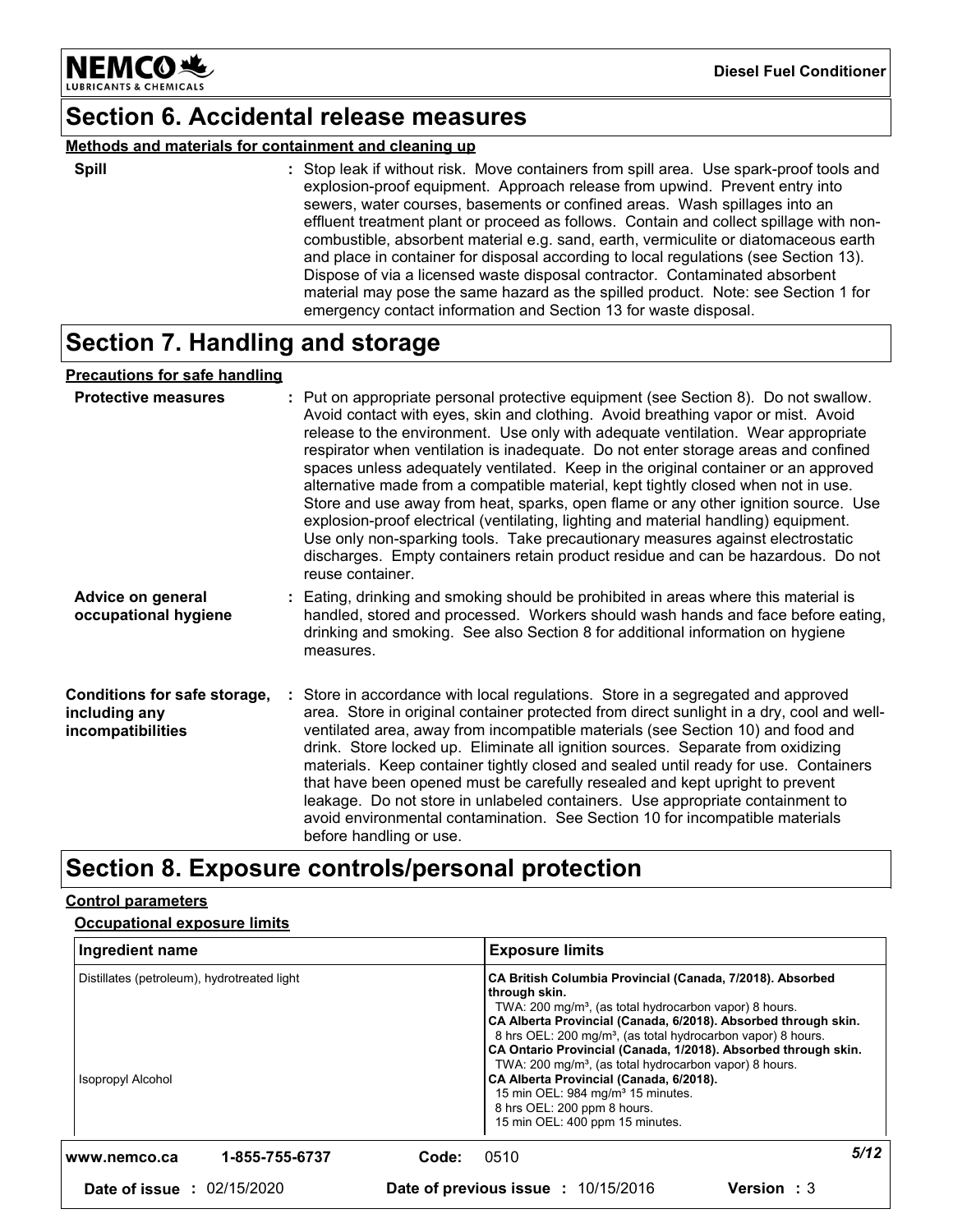NEMCO<sup>.</sup>

### **Diesel Fuel Conditioner**

# **Section 8. Exposure controls/personal protection**

| 8 hrs OEL: $492 \text{ mg/m}^3$ 8 hours.         |
|--------------------------------------------------|
| CA British Columbia Provincial (Canada, 7/2018). |
| TWA: 200 ppm 8 hours.                            |
| STEL: 400 ppm 15 minutes.                        |
| CA Ontario Provincial (Canada, 1/2018).          |
| TWA: 200 ppm 8 hours.                            |
| STEL: 400 ppm 15 minutes.                        |
| CA Quebec Provincial (Canada, 1/2014).           |
| TWAEV: 400 ppm 8 hours.                          |
| TWAEV: $983 \text{ mg/m}^3$ 8 hours.             |
| STEV: 500 ppm 15 minutes.                        |
| STEV: 1230 mg/m <sup>3</sup> 15 minutes.         |
| CA Saskatchewan Provincial (Canada, 7/2013).     |
| STEL: 400 ppm 15 minutes.                        |
| TWA: 200 ppm 8 hours.                            |
|                                                  |

| Appropriate engineering<br>controls       | : Use only with adequate ventilation. Use process enclosures, local exhaust<br>ventilation or other engineering controls to keep worker exposure to airborne<br>contaminants below any recommended or statutory limits. The engineering controls<br>also need to keep gas, vapor or dust concentrations below any lower explosive<br>limits. Use explosion-proof ventilation equipment.                                       |
|-------------------------------------------|-------------------------------------------------------------------------------------------------------------------------------------------------------------------------------------------------------------------------------------------------------------------------------------------------------------------------------------------------------------------------------------------------------------------------------|
| <b>Environmental exposure</b><br>controls | : Emissions from ventilation or work process equipment should be checked to ensure<br>they comply with the requirements of environmental protection legislation.                                                                                                                                                                                                                                                              |
| <b>Individual protection measures</b>     |                                                                                                                                                                                                                                                                                                                                                                                                                               |
| <b>Hygiene measures</b>                   | : Wash hands, forearms and face thoroughly after handling chemical products, before<br>eating, smoking and using the lavatory and at the end of the working period.<br>Appropriate techniques should be used to remove potentially contaminated clothing.<br>Wash contaminated clothing before reusing. Ensure that eyewash stations and<br>safety showers are close to the workstation location.                             |
| <b>Eye/face protection</b>                | : Safety eyewear complying with an approved standard should be used when a risk<br>assessment indicates this is necessary to avoid exposure to liquid splashes, mists,<br>gases or dusts. If contact is possible, the following protection should be worn,<br>unless the assessment indicates a higher degree of protection: chemical splash<br>goggles.                                                                      |
| <b>Skin protection</b>                    |                                                                                                                                                                                                                                                                                                                                                                                                                               |
| <b>Hand protection</b>                    | : Chemical-resistant, impervious gloves complying with an approved standard should<br>be worn at all times when handling chemical products if a risk assessment indicates<br>this is necessary.                                                                                                                                                                                                                               |
| <b>Body protection</b>                    | : Personal protective equipment for the body should be selected based on the task<br>being performed and the risks involved and should be approved by a specialist<br>before handling this product. When there is a risk of ignition from static electricity,<br>wear anti-static protective clothing. For the greatest protection from static<br>discharges, clothing should include anti-static overalls, boots and gloves. |
| Other skin protection                     | : Appropriate footwear and any additional skin protection measures should be<br>selected based on the task being performed and the risks involved and should be<br>approved by a specialist before handling this product.                                                                                                                                                                                                     |
| <b>Respiratory protection</b>             | : Based on the hazard and potential for exposure, select a respirator that meets the<br>appropriate standard or certification. Respirators must be used according to a<br>respiratory protection program to ensure proper fitting, training, and other important<br>aspects of use.                                                                                                                                           |

| www.nemco.ca                      | 1-855-755-6737 | Code: | 0510                                       |                    | 6/12 |
|-----------------------------------|----------------|-------|--------------------------------------------|--------------------|------|
| <b>Date of issue : 02/15/2020</b> |                |       | <b>Date of previous issue : 10/15/2016</b> | <b>Version</b> : 3 |      |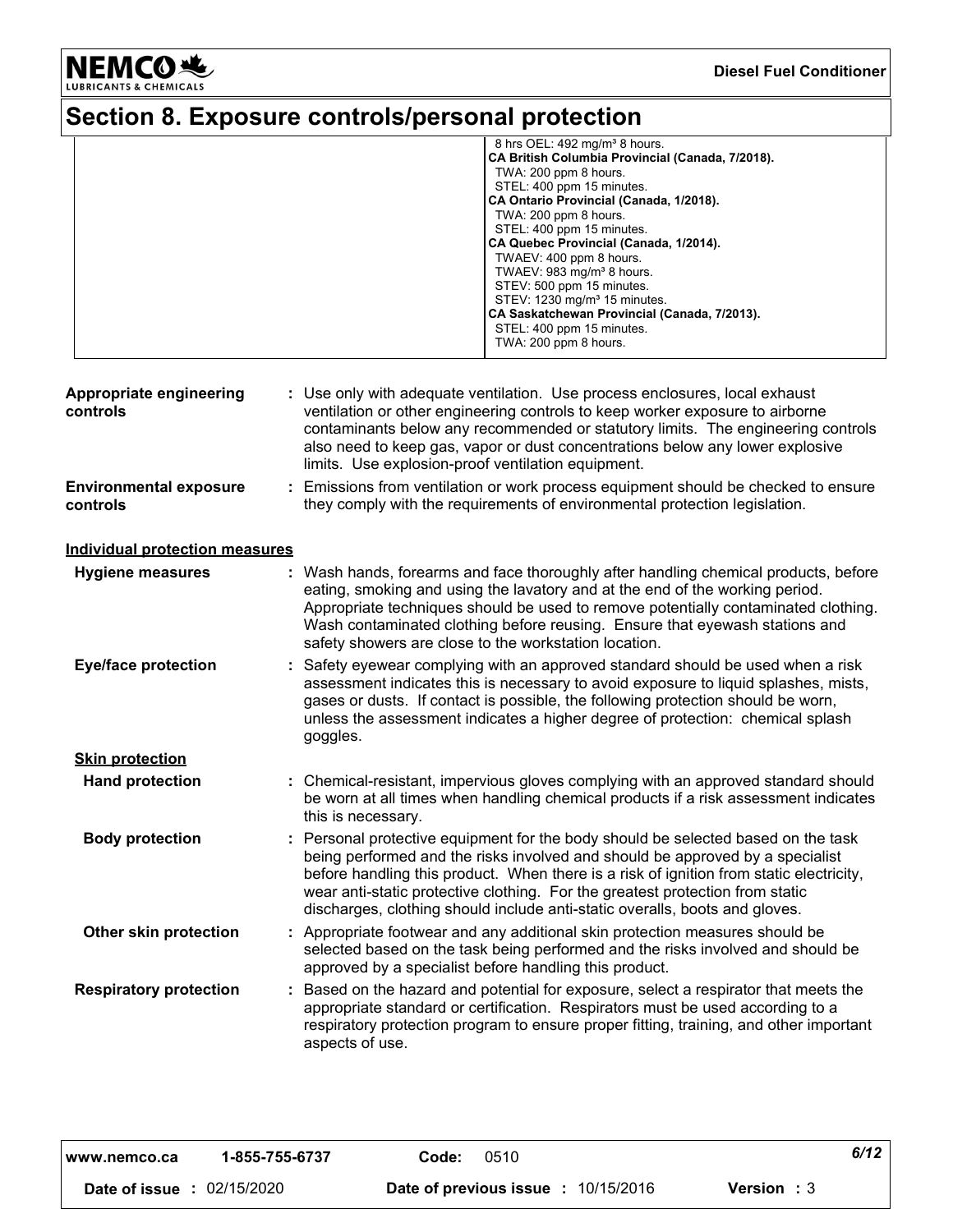

# **Section 9. Physical and chemical properties**

### **Appearance**

| <b>Physical state</b>                             | Liquid. [Clear.]                             |
|---------------------------------------------------|----------------------------------------------|
| Color                                             | $:$ Red.                                     |
| Odor                                              | Mild.                                        |
| Odor threshold                                    | : Not available.                             |
| рH                                                | $\therefore$ Not available.                  |
| <b>Freezing point</b>                             | <-76°C (<-104.8°F)                           |
| <b>Boiling point/boiling range</b>                | Not available.                               |
| <b>Flash point</b>                                | Closed cup: $15^{\circ}$ C (59 $^{\circ}$ F) |
| <b>Evaporation rate</b>                           | $:$ Not available.                           |
| Flammability (solid, gas)                         | $:$ Not available.                           |
| Lower and upper explosive<br>(flammable) limits   | : Not available.                             |
| Vapor pressure                                    | Not available.                               |
| <b>Vapor density</b>                              | : Not available.                             |
| <b>Relative density</b>                           | $: 0.816 @ 20^{\circ} \text{C}$              |
| <b>Solubility</b>                                 | $:$ Not available.                           |
| <b>Partition coefficient: n-</b><br>octanol/water | : Not available.                             |
| <b>Auto-ignition temperature</b>                  | : Not available.                             |
| <b>Decomposition temperature</b>                  | : Not available.                             |
| <b>Viscosity</b>                                  | Kinematic: $1.475$ cSt ( $40^{\circ}$ C)     |
| Flow time (ISO 2431)                              | Not available.                               |

# **Section 10. Stability and reactivity**

| <b>Reactivity</b>                            | : No specific test data related to reactivity available for this product or its ingredients.                                                                                 |
|----------------------------------------------|------------------------------------------------------------------------------------------------------------------------------------------------------------------------------|
| <b>Chemical stability</b>                    | : The product is stable.                                                                                                                                                     |
| <b>Possibility of hazardous</b><br>reactions | : Under normal conditions of storage and use, hazardous reactions will not occur.                                                                                            |
| <b>Conditions to avoid</b>                   | : Avoid all possible sources of ignition (spark or flame). Do not pressurize, cut, weld,<br>braze, solder, drill, grind or expose containers to heat or sources of ignition. |
| Incompatible materials                       | : Reactive or incompatible with the following materials: oxidizing materials.                                                                                                |
| <b>Hazardous decomposition</b><br>products   | : Under normal conditions of storage and use, hazardous decomposition products<br>should not be produced.                                                                    |

| www.nemco.ca  | 1-855-755-6737 | Code: | 0510                                |                   | 7/12 |
|---------------|----------------|-------|-------------------------------------|-------------------|------|
| Date of issue | 02/15/2020     |       | Date of previous issue : 10/15/2016 | <b>Version: 3</b> |      |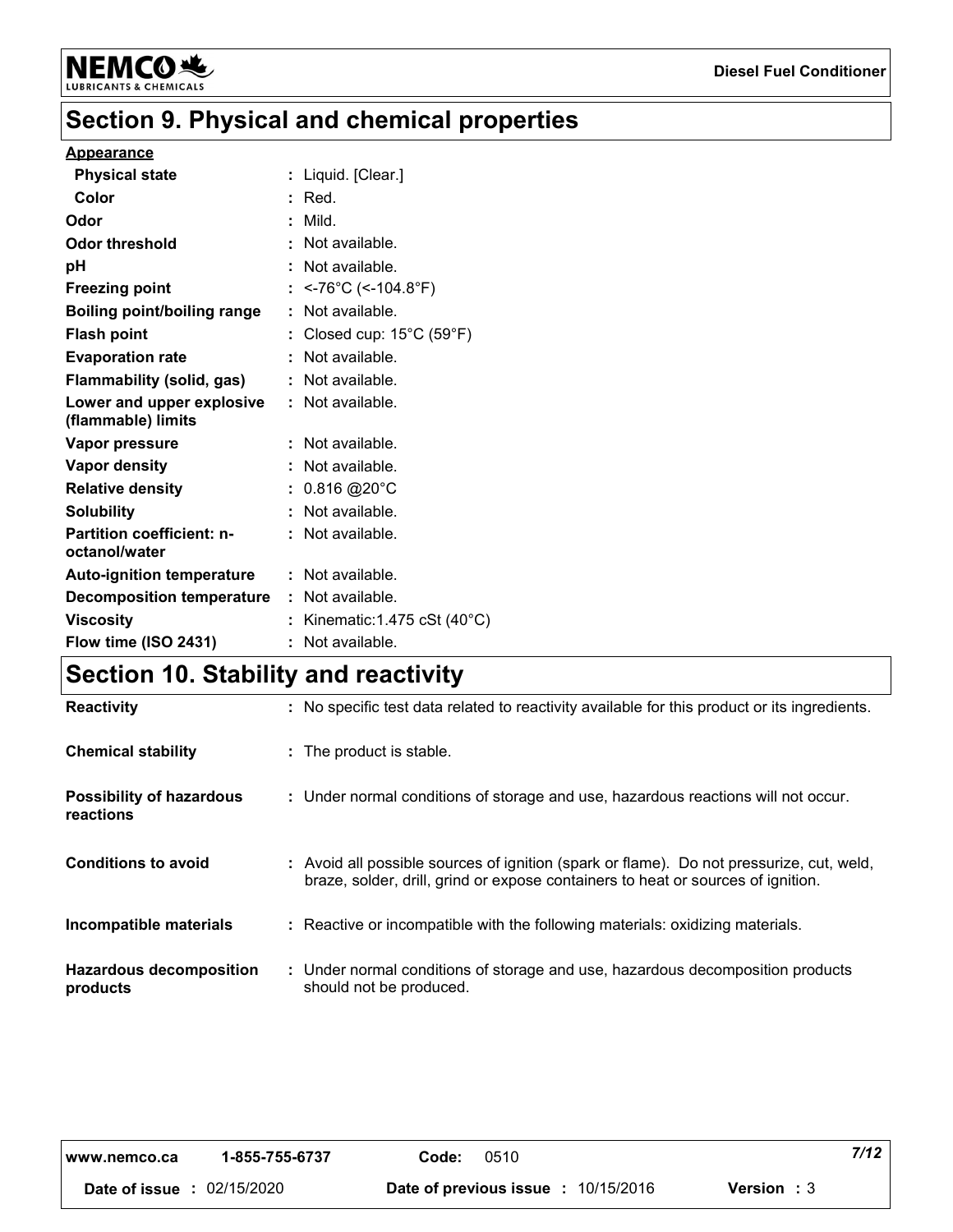

# **Section 11. Toxicological information**

### **Information on toxicological effects**

### **Acute toxicity**

| <b>Product/ingredient name</b>          | Result      | <b>Species</b> | <b>Dose</b> | <b>Exposure</b> |
|-----------------------------------------|-------------|----------------|-------------|-----------------|
| Isopropyl Alcohol                       | LD50 Dermal | Rabbit         | 12800 mg/kg |                 |
|                                         | LD50 Oral   | Rat            | 5000 mg/kg  |                 |
| Naphtha (petroleum), hydrotreated heavy | LD50 Oral   | Rat            | >6 g/kg     |                 |
| 2-Ethylhexan-1-ol                       | LD50 Oral   | Rat            | 3730 mg/kg  |                 |

### **Irritation/Corrosion**

| <b>Product/ingredient name</b> | Result                   | <b>Species</b> | <b>Score</b> | <b>Exposure</b>  | <b>Observation</b> |
|--------------------------------|--------------------------|----------------|--------------|------------------|--------------------|
| Isopropyl Alcohol              | Eyes - Moderate irritant | Rabbit         |              | 24 hours 100 mg  |                    |
|                                | Eyes - Moderate irritant | Rabbit         |              | $10 \text{ ma}$  |                    |
|                                | Eyes - Severe irritant   | Rabbit         |              | $100 \text{ ma}$ |                    |
|                                | Skin - Mild irritant     | Rabbit         |              | 500 mg           |                    |
| 2-Ethylhexan-1-ol              | Eyes - Moderate irritant | Rabbit         |              | 24 hours 20 mg   |                    |
|                                | Eyes - Moderate irritant | Rabbit         |              | $20 \mu q$       |                    |
|                                | Eyes - Severe irritant   | Rabbit         |              | 20 <sub>mg</sub> |                    |
|                                | Skin - Mild irritant     | Rabbit         |              | 415 mg           |                    |
|                                | Skin - Moderate irritant | Rabbit         |              | 24 hours 500 mg  |                    |
|                                | Skin - Severe irritant   | Rabbit         |              | $0.5$ ml         |                    |

### **Sensitization**

There is no data available.

### **Mutagenicity**

There is no data available.

### **Carcinogenicity**

### **Classification**

| <b>Product/ingredient</b><br><b>Iname</b> | <b>OSHA</b> | <b>IARC</b>          | <b>NTP</b> |
|-------------------------------------------|-------------|----------------------|------------|
| Isopropyl Alcohol                         |             | $\ddot{\phantom{a}}$ |            |

### **Reproductive toxicity**

There is no data available.

### **Teratogenicity**

There is no data available.

### **Specific target organ toxicity (single exposure)**

| Name              | Category   | Target organs                |
|-------------------|------------|------------------------------|
| Isopropyl Alcohol | Category 3 | Narcotic effects             |
| 2-Ethylhexan-1-ol | Category 3 | Respiratory tract irritation |

### **Specific target organ toxicity (repeated exposure)**

There is no data available.

### **Aspiration hazard**

| l Name                                      | Result                                |
|---------------------------------------------|---------------------------------------|
| Distillates (petroleum), hydrotreated light | <b>ASPIRATION HAZARD - Category 1</b> |
| Naphtha (petroleum), hydrotreated heavy     | <b>ASPIRATION HAZARD - Category 1</b> |

#### **Information on the likely :** Dermal contact. Eye contact. Inhalation. Ingestion.

### **routes of exposure**

### **Potential acute health effects**

| Eye contact | : Causes serious eye irritation. |
|-------------|----------------------------------|
|-------------|----------------------------------|

| www.nemco.ca                      | 1-855-755-6737 | Code: | 0510                                       |                    | 8/12 |
|-----------------------------------|----------------|-------|--------------------------------------------|--------------------|------|
| <b>Date of issue : 02/15/2020</b> |                |       | <b>Date of previous issue : 10/15/2016</b> | <b>Version</b> : 3 |      |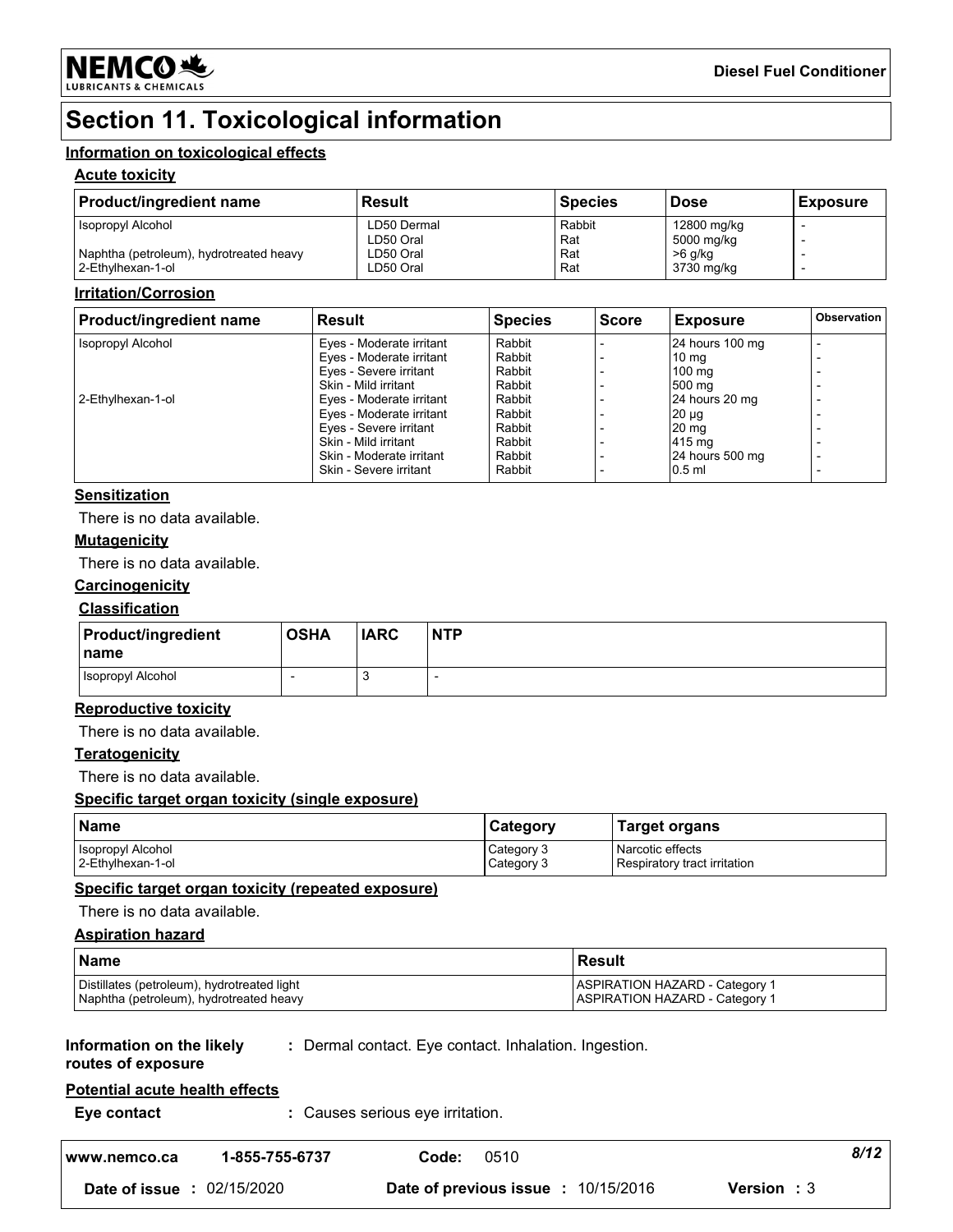# **Section 11. Toxicological information**

NEMCO<sup>.</sup>

| <b>Inhalation</b>   | : Can cause central nervous system (CNS) depression. May cause drowsiness or<br>dizziness.                                                  |  |
|---------------------|---------------------------------------------------------------------------------------------------------------------------------------------|--|
| <b>Skin contact</b> | : No known significant effects or critical hazards.                                                                                         |  |
| Ingestion           | Can cause central nervous system (CNS) depression. May be fatal if swallowed<br>and enters airways.                                         |  |
|                     | Symptoms related to the physical, chemical and toxicological characteristics                                                                |  |
| Eye contact         | : Adverse symptoms may include the following:<br>pain or irritation<br>watering<br>redness                                                  |  |
| <b>Inhalation</b>   | Adverse symptoms may include the following:<br>nausea or vomiting<br>headache<br>drowsiness/fatigue<br>dizziness/vertigo<br>unconsciousness |  |
| <b>Skin contact</b> | : No known significant effects or critical hazards.                                                                                         |  |
| Ingestion           | : Adverse symptoms may include the following:<br>nausea or vomiting                                                                         |  |
|                     |                                                                                                                                             |  |

### **Delayed and immediate effects and also chronic effects from short and long term exposure**

| <b>Short term exposure</b>              |                                                     |
|-----------------------------------------|-----------------------------------------------------|
| <b>Potential immediate</b><br>effects   | : No known significant effects or critical hazards. |
| <b>Potential delayed effects</b>        | : No known significant effects or critical hazards. |
| Long term exposure                      |                                                     |
| <b>Potential immediate</b><br>effects   | : No known significant effects or critical hazards. |
| <b>Potential delayed effects</b>        | : No known significant effects or critical hazards. |
| <b>Potential chronic health effects</b> |                                                     |
| General                                 | : No known significant effects or critical hazards. |
| Carcinogenicity                         | : No known significant effects or critical hazards. |
| <b>Mutagenicity</b>                     | : No known significant effects or critical hazards. |
| <b>Teratogenicity</b>                   | : No known significant effects or critical hazards. |
| <b>Developmental effects</b>            | : No known significant effects or critical hazards. |
| <b>Fertility effects</b>                | : No known significant effects or critical hazards. |

### **Numerical measures of toxicity**

### **Acute toxicity estimates**

| Route               | <b>ATE value</b> |
|---------------------|------------------|
| Oral                | 5175.98 mg/kg    |
| Dermal              | 11387.16 mg/kg   |
| Inhalation (vapors) | 91.21 mg/L       |

| I www.nemco.ca                    | 1-855-755-6737 | Code:                   | 0510       |                    | 9/12 |
|-----------------------------------|----------------|-------------------------|------------|--------------------|------|
| <b>Date of issue : 02/15/2020</b> |                | Date of previous issue: | 10/15/2016 | <b>Version</b> : 3 |      |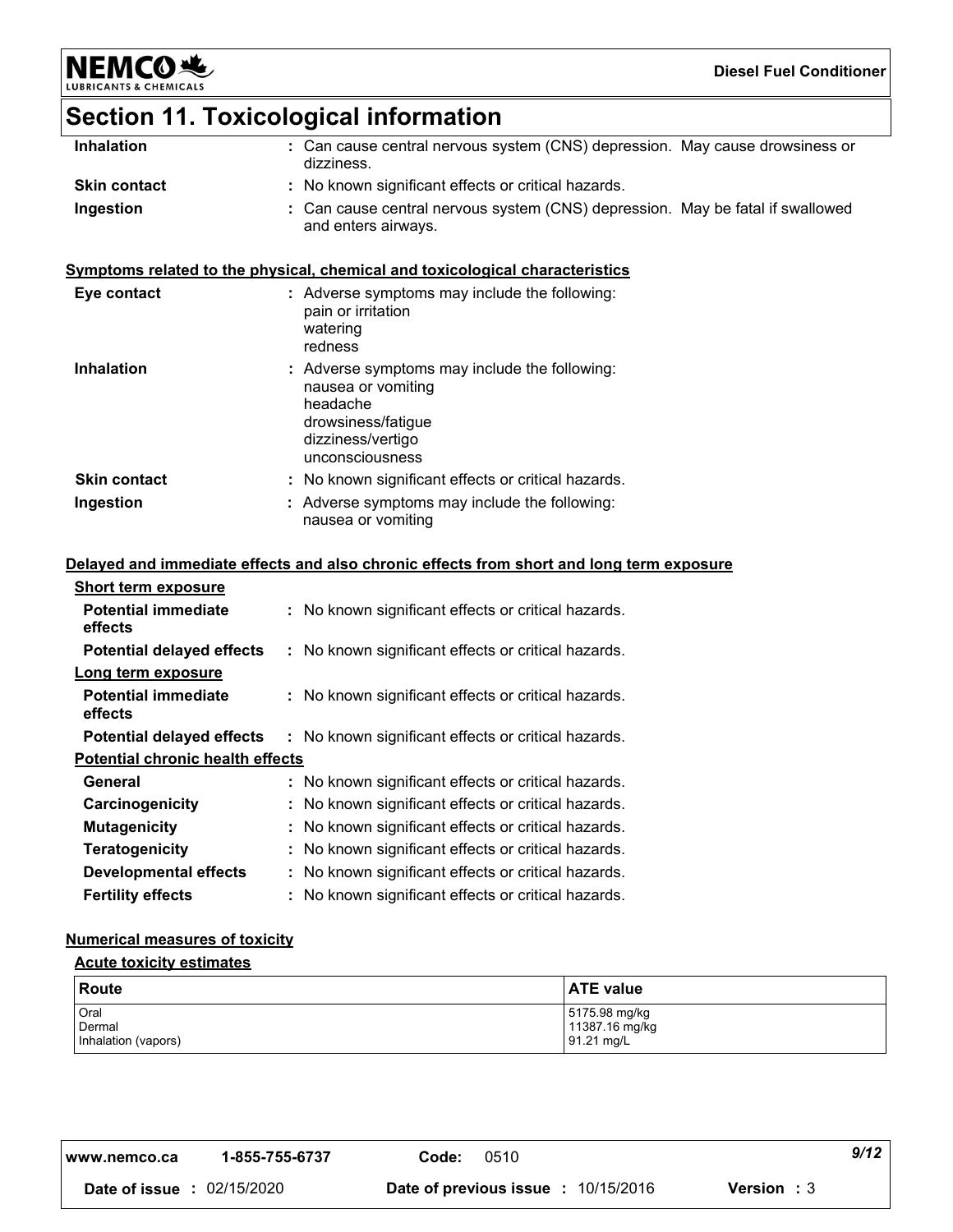

# **Section 12. Ecological information**

### **Toxicity**

| <b>Product/ingredient name</b>                 | l Result                                                                                                      | <b>Species</b>                                                                          | <b>Exposure</b>                  |
|------------------------------------------------|---------------------------------------------------------------------------------------------------------------|-----------------------------------------------------------------------------------------|----------------------------------|
| Distillates (petroleum), hydrotreated<br>light | Acute LC50 2200 µg/L Fresh water                                                                              | Fish - Lepomis macrochirus                                                              | 4 days                           |
| <b>Isopropyl Alcohol</b>                       | Acute EC50 10100 mg/L Fresh water<br>Acute LC50 1400000 µg/L Marine water<br>Acute LC50 4200 mg/L Fresh water | Daphnia - Daphnia magna<br>Crustaceans - Crangon crangon<br>Fish - Rasbora heteromorpha | 48 hours<br>48 hours<br>96 hours |

### **Persistence and degradability**

There is no data available.

### **Bioaccumulative potential**

| <b>Product/ingredient name</b>                                  | $\mathsf{LogP}_\mathsf{ow}$ | <b>BCF</b>          | <b>Potential</b> |
|-----------------------------------------------------------------|-----------------------------|---------------------|------------------|
| I Isopropyl Alcohol<br>2-Ethylhexyl nitrate                     | 0.05<br>15.24               |                     | low<br>high      |
| Naphtha (petroleum), hydrotreated<br>heavv<br>2-Ethylhexan-1-ol | 2.9                         | 10 to 2500<br>25.33 | high<br>low      |

### **Mobility in soil**

| Soil/water partition   | : Not available. |
|------------------------|------------------|
| coefficient $(K_{oc})$ |                  |

**Other adverse effects** : No known significant effects or critical hazards.

## **Section 13. Disposal considerations**

The generation of waste should be avoided or minimized wherever possible. Disposal of this product, solutions and any by-products should comply with the requirements of environmental protection and waste disposal legislation and any regional local authority requirements. Dispose of surplus and non-recyclable products via a licensed waste disposal contractor. Waste should not be disposed of untreated to the sewer unless fully compliant with the requirements of all authorities with jurisdiction. Waste packaging should be recycled. Incineration or landfill should only be considered when recycling is not feasible. This material and its container must be disposed of in a safe way. Care should be taken when handling empty containers that have not been cleaned or rinsed out. Empty containers or liners may retain some product residues. Vapor from product residues may create a highly flammable or explosive atmosphere inside the container. Do not cut, weld or grind used containers unless they have been cleaned thoroughly internally. Avoid dispersal of spilled material and runoff and contact with soil, waterways, drains and sewers. **Disposal methods :**

| 10/1?<br>1-855-755-6737<br>0510<br>Code:<br>www.nemco.ca |  |
|----------------------------------------------------------|--|
|----------------------------------------------------------|--|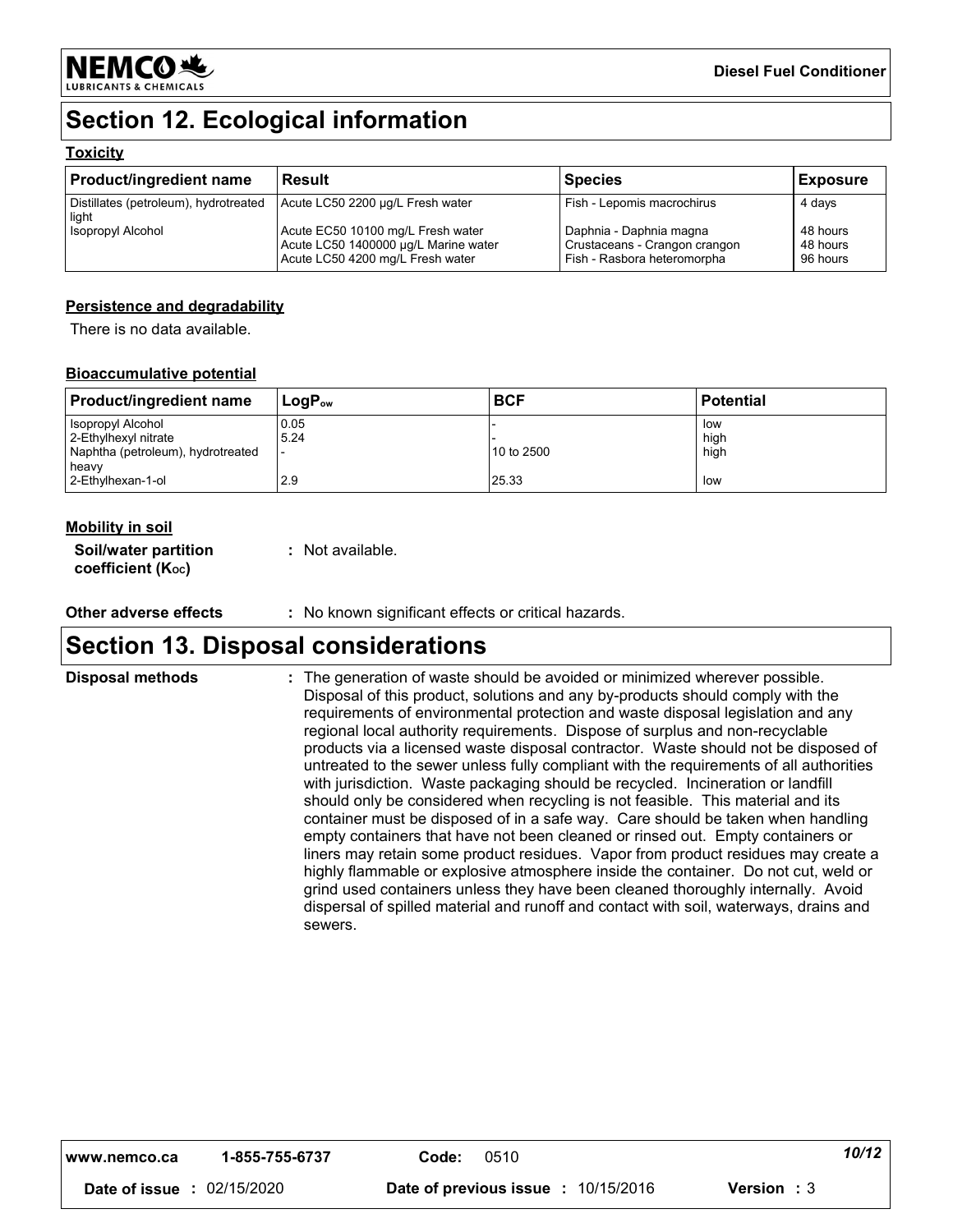

# **Section 14. Transport information**

|                                      | <b>TDG Classification</b>                                                                        | <b>IMDG</b>                                                                                                                                                                                  | <b>IATA</b>                                                                                      |  |
|--------------------------------------|--------------------------------------------------------------------------------------------------|----------------------------------------------------------------------------------------------------------------------------------------------------------------------------------------------|--------------------------------------------------------------------------------------------------|--|
| <b>UN number</b>                     | <b>UN1993</b>                                                                                    | <b>UN1993</b>                                                                                                                                                                                | <b>UN1993</b>                                                                                    |  |
| <b>UN proper</b><br>shipping name    | FLAMMABLE LIQUIDS, N.O.S.<br>(Distillates (petroleum), hydrotreated<br>light, Isopropyl Alcohol) | FLAMMABLE LIQUIDS, N.O.S.<br>(Distillates (petroleum), hydrotreated<br>light, Isopropyl Alcohol). Marine<br>pollutant (Distillates (petroleum),<br>hydrotreated light, 2-Ethylhexyl nitrate) | FLAMMABLE LIQUIDS, N.O.S.<br>(Distillates (petroleum), hydrotreated light,<br>Isopropyl Alcohol) |  |
| <b>Transport</b><br>hazard class(es) | 3<br>$\bigstar$                                                                                  | 3<br>$\bigstar$                                                                                                                                                                              | 3                                                                                                |  |
| <b>Packing group</b>                 | Ш                                                                                                | ш                                                                                                                                                                                            | Ш                                                                                                |  |
| Environmental<br>hazards             | Yes.                                                                                             | Yes.                                                                                                                                                                                         | Yes. The environmentally<br>hazardous substance mark is<br>not required.                         |  |

**Additional information**

| <b>TDG Classification</b>                    | : Product classified as per Part 2 of the TDG Regulations: Section 2.1(b), 2.4<br>(Schedule 1, Flammable Liquid, N.O.S.), 2.5.1 ((Solvent naptha(petroleum), medium<br>aliph., Stoddard solvent), Class 3 2.18(1)(a) flash pt CC 15C, PGII 2.19(1)(b) boil pt<br>>35, Special provision 16. 1.17 GM 30kg Limited Quantity Exemption applied to 1L<br>case. |
|----------------------------------------------|------------------------------------------------------------------------------------------------------------------------------------------------------------------------------------------------------------------------------------------------------------------------------------------------------------------------------------------------------------|
| <b>IMDG</b>                                  | : The marine pollutant mark is not required when transported in sizes of $\leq 5$ L or $\leq 5$ kg.                                                                                                                                                                                                                                                        |
| <b>IATA</b>                                  | : The environmentally hazardous substance mark may appear if required by other<br>transportation regulations.                                                                                                                                                                                                                                              |
| <b>Emergency Response</b><br>Guidebook (ERG) | : 128                                                                                                                                                                                                                                                                                                                                                      |
|                                              | Special precautions for user : Transport within user's premises: always transport in closed containers that are<br>upright and secure. Ensure that persons transporting the product know what to do<br>in the event of an accident or spillage.                                                                                                            |

# **Section 15. Regulatory information**

| <b>Canadian lists</b>                        |                                                                                                                                                   |
|----------------------------------------------|---------------------------------------------------------------------------------------------------------------------------------------------------|
| <b>Canada inventory (DSL</b><br><b>NDSL)</b> | : All components are listed or exempted.                                                                                                          |
| <b>Canadian NPRI</b>                         | : The following components are listed: Distillates (petroleum), hydrotreated light;<br>Isopropyl Alcohol; Naphtha (petroleum), hydrotreated heavy |
| <b>CEPA Toxic substances</b>                 | : None of the components are listed.                                                                                                              |

| l www.nemco.ca | 1-855-755-6737 | 0510<br>Code:                       | 11/12              |
|----------------|----------------|-------------------------------------|--------------------|
| Date of issue  | 02/15/2020     | Date of previous issue : 10/15/2016 | <b>Version</b> : 3 |